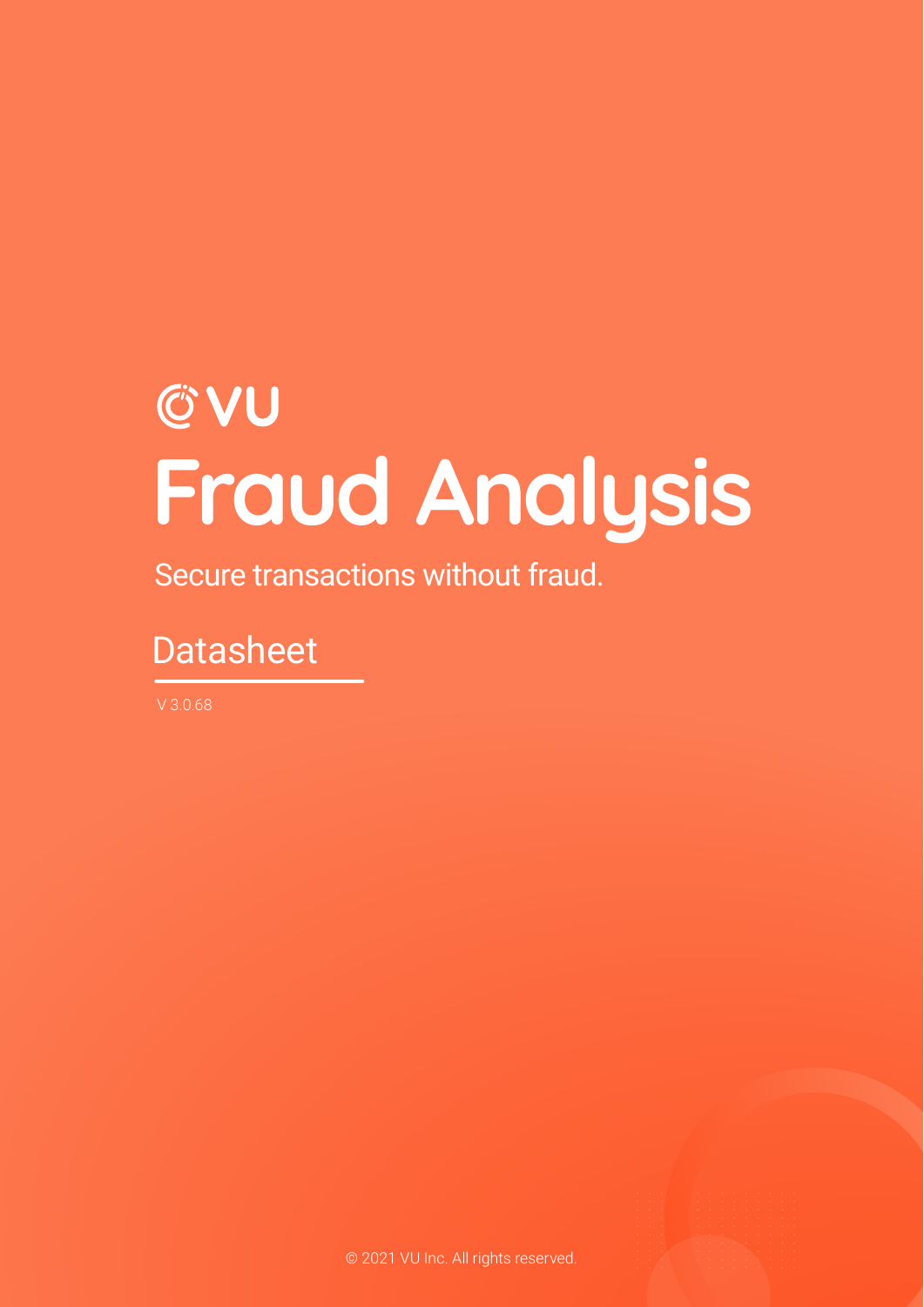#### **What is Fraud Analysis?**

By means of artificial intelligence and an unerring combination of solutions adapted to the business, both the digital identity of users and the company's IT resources are safeguarded. When customers feel that their information is protected, they feel comfortable to operate and use the services provided by the company on a regular basis. How Fraud Detection works: both users' behavior and the channels through which they operate are analyzed in order to prevent possible fraud and identity theft promptly. Thus, by means of AI, the system warns of and blocks transactions that may pose a threat to the business.

Thanks to the use of machine learning, the solutions identify, report and respond to threats to the security of platforms, systems and applications. In this way, monetary loss and reputation damage are avoided.

VU Fraud Analysis includes an online reporting module that enables the creation of dynamic reports by channels, users, specific rules, generated analysis, etc. It provides a variety of models and data that support real-time reporting through grids and graphs. In addition, it enables exporting the information to editable files such as .CSV and/or PDF, XLSX and also processing the information in a customizable way.



#### **Diagrama lógico de funcionamiento**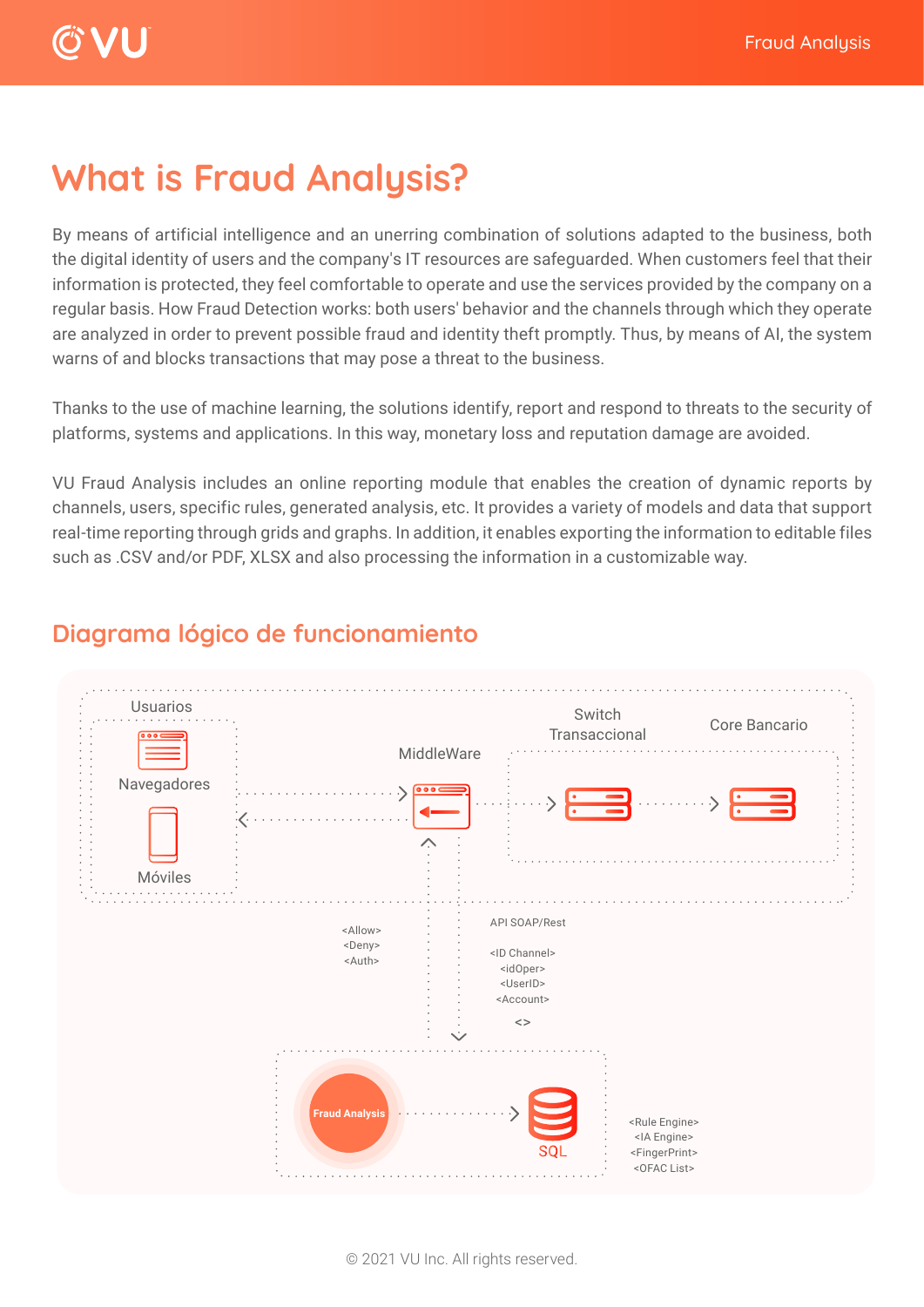



#### **Integration**

- Banks
- Fintech companies
- Finance companies
- Stock brokerage companies

#### **Focus on user experience**

We know that user experience is important in this type of solutions as it has an impact on the business, and security must be provided accordingly. Therefore, our product is designed and tested with users frequently, thus understanding and measuring their experience in order to maximize it.

#### **System and software requirements and compatibility**

VU provides a framework with broad capabilities to integrate with different systems, including Microsoft and Cisco, among others. It operates using business intelligence, machine learning and Microsoft Cognitive Services technology to optimize the onboarding process and reduce fraud.

| <b>Database</b>                 | <b>App Server</b>              | Java |  |
|---------------------------------|--------------------------------|------|--|
| PostgreSQL 9<br>or higher (*)   | Tomcat 9.31<br>or higher $(*)$ | 1.8  |  |
| <b>MS SQL 2019</b><br>or higher | <b>Jboss 7.11</b><br>or higher |      |  |
|                                 |                                |      |  |
|                                 |                                |      |  |

\*Recomendado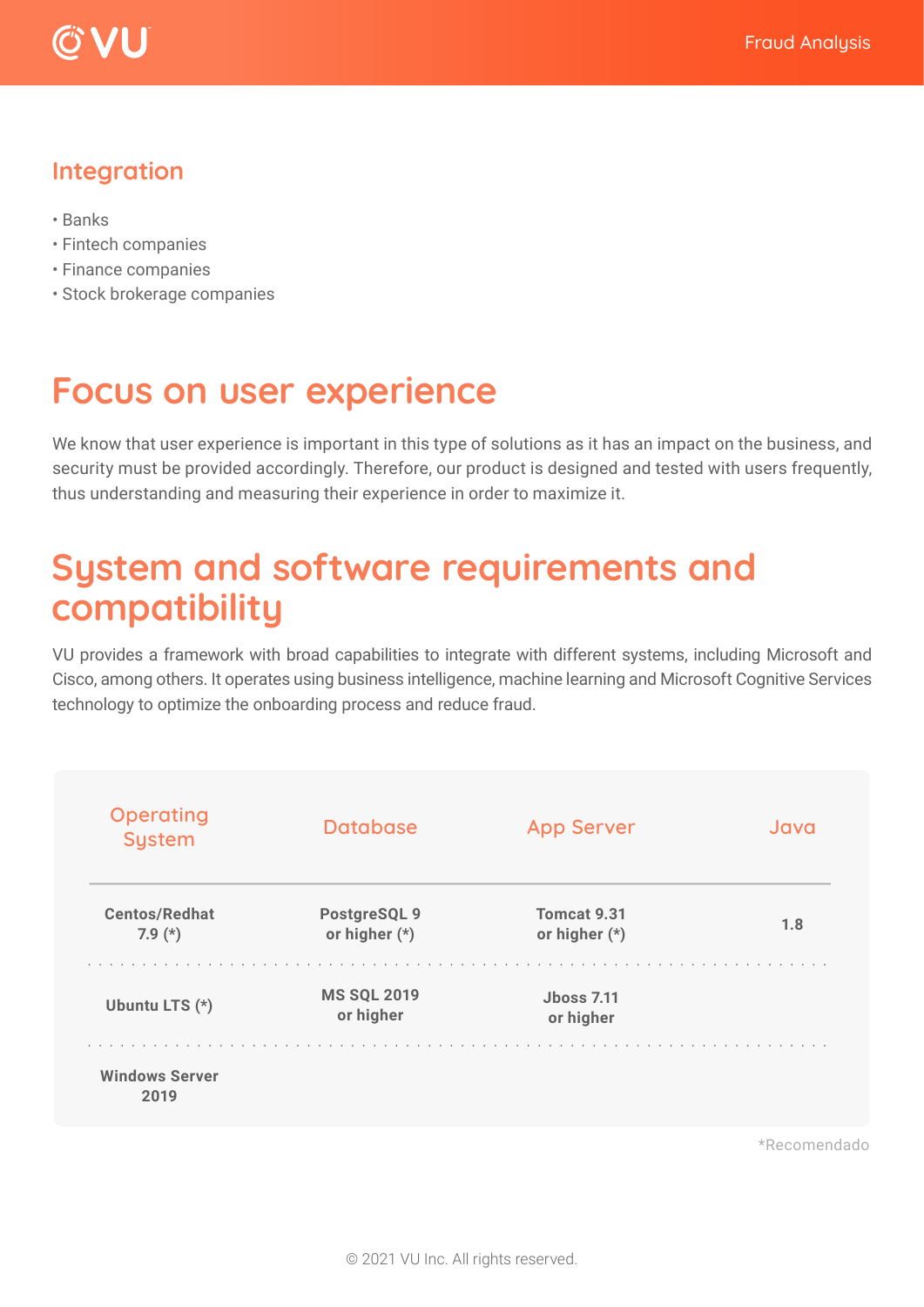

### **Architecture & Environment Diagram**

The solution can operate in the following environments:

- Cloud
- On premise
- Hybrid

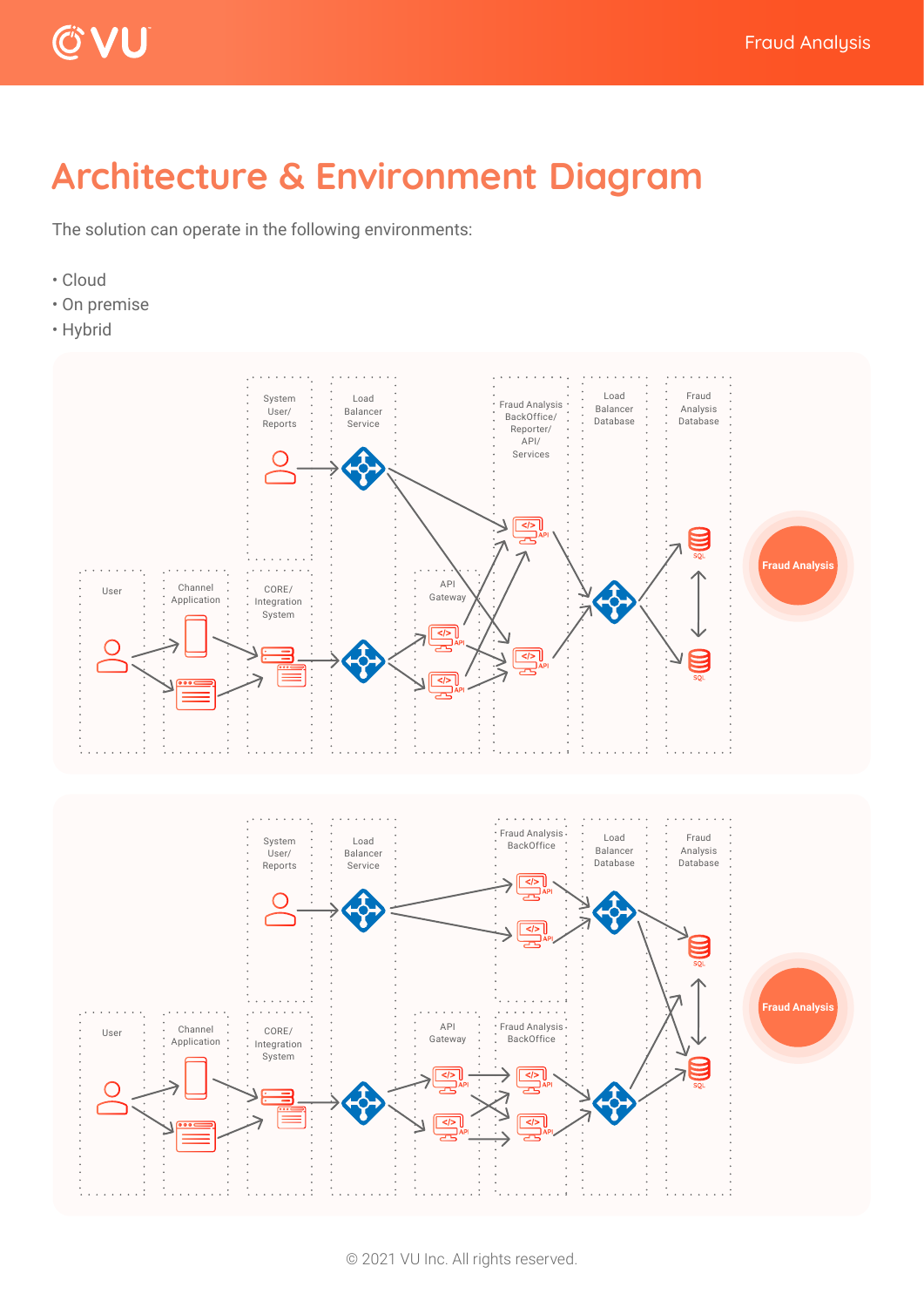# **Hardware Sizing**

3-layer model of Fraud Services (API Server) or 2-layer model of Fraud Server (API Server + Backoffice)

| <b>FRAUD</b>         |            |                                         |                |                          |                                           |                          |  |
|----------------------|------------|-----------------------------------------|----------------|--------------------------|-------------------------------------------|--------------------------|--|
| <b>Users</b>         | <b>TPS</b> | <b>CORES</b><br>٠                       | <b>RAM</b>     |                          | · System Storage · Month DB Storage *** · | <b>Annual DB Storage</b> |  |
| 250,000              | 8          | $\overline{2}$                          | $\overline{4}$ | 60 GB RAM                | 20 GB                                     | 240 GB                   |  |
| 500,000              | 16         | $\overline{4}$                          | 8              | 120 GB RAM<br>٠          | 40 GB                                     | 480 GB                   |  |
| 1,000,000            | 32<br>۰    | $\,8\,$                                 | 16             | 240 GB RAM               | 80 GB                                     | $1.2$ TB                 |  |
| 2,000,000            | 64         | 16<br>$\bullet$<br>$\ddot{\phantom{a}}$ | 32             | 480 GB RAM<br>$\epsilon$ | 160 GB<br>٠                               | 2TB                      |  |
| 2.000.000 or<br>more |            |                                         |                | <b>Ask your BSA</b>      |                                           |                          |  |

#### 3-layer model Fraud Backoffice

| <b>FRAUD</b>         |            |                   |                |                     |              |            |                |  |  |
|----------------------|------------|-------------------|----------------|---------------------|--------------|------------|----------------|--|--|
| ٠                    |            | Minimal<br>٠<br>٠ |                | Recomended          |              |            |                |  |  |
| ٠<br>Users           | <b>TPS</b> | <b>CORES</b>      | <b>RAM</b>     | System Storage      | <b>CORES</b> | <b>RAM</b> | System Storage |  |  |
| 250,000              | $\,8\,$    | $\mathbf{2}$      | $\overline{4}$ | 60 GB               | $\,8\,$      | 16         | 240 GB         |  |  |
| 500,000              | 16         | $\overline{4}$    | $\,8\,$        | 120 GB              | 16           | 32         | 480 GB         |  |  |
| 1,000,000            | 32         | 8                 | 16             | 240 GB              | 32           | 64         | 960 GB         |  |  |
| 2,000,000            | 64         | 16                | 32             | 480 GB              | 64           | 128        | 2TB            |  |  |
| 2.000.000 or<br>more |            |                   |                | <b>Ask your BSA</b> |              |            |                |  |  |